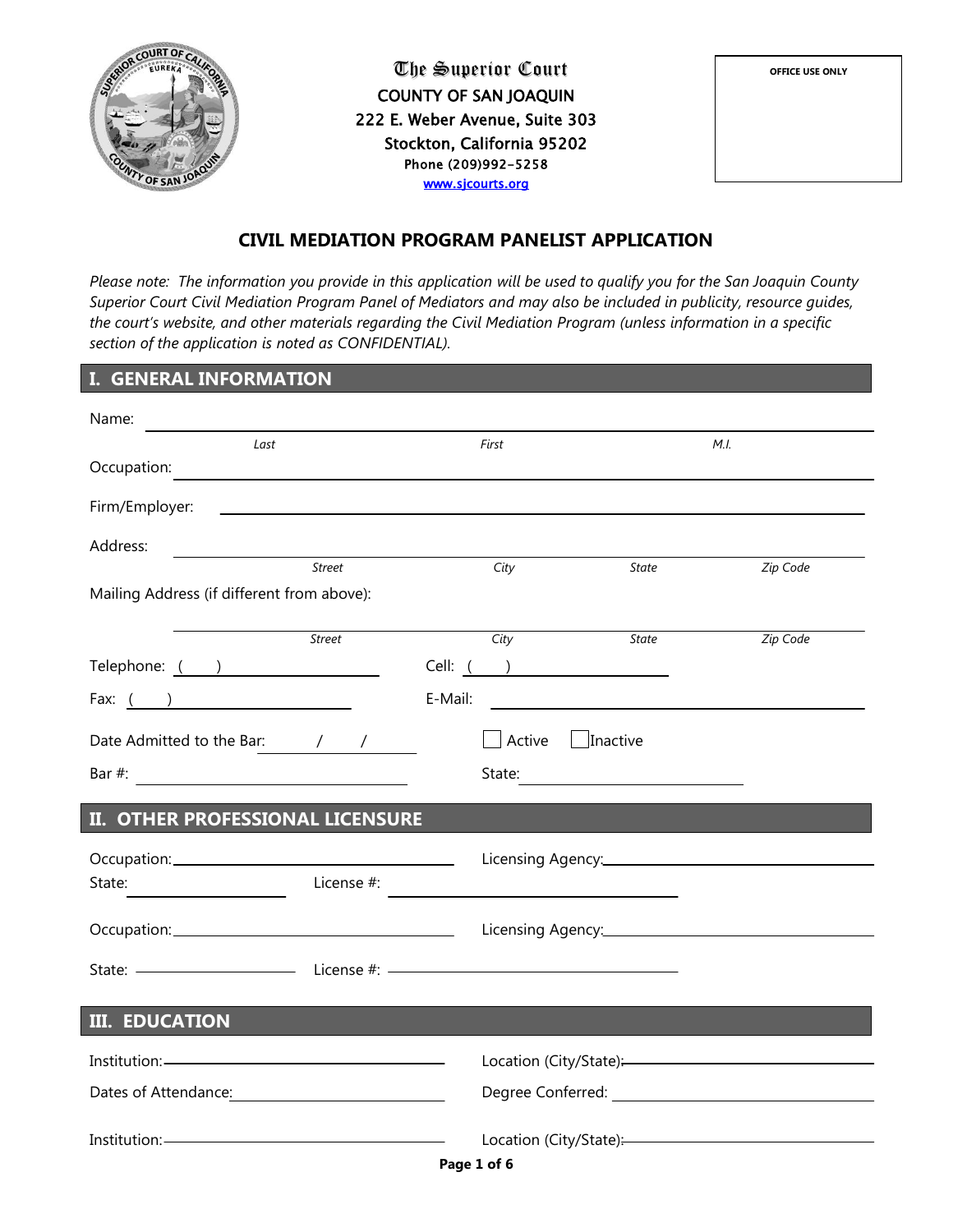| Dates of Attendance: | Degree Conferred:      |
|----------------------|------------------------|
| Institution: –       | Location (City/State): |
|                      |                        |
| Dates of Attendance: | Degree Conferred: _    |

# **IV. MEDIATION TRAINING (Please attach additional sheets if necessary)**

### *Qualifying Training for panel mediators – Refer to attached Minimum Training and Experience Requirements for Court Panel Mediators.*

| Title Training/Program: 1997                      | # of Hours: | Date Completed: / / |
|---------------------------------------------------|-------------|---------------------|
| Institution:                                      |             | Location:           |
| Title Training/Program: Title Training / Program: |             |                     |
| Institution:                                      |             | Location:           |

## **V. MEDIATION EXPERIENCE (Please attach additional sheets if necessary)**

*Qualifying Mediation Experience - Refer to attached Minimum Training and Experience Requirements for Court Panel Mediators. Please be cautious not to reveal confidential information.*

|        | Type of Case                                                                                                                                                                                                                                                                                                           | Year | # Hours and/or Sessions |
|--------|------------------------------------------------------------------------------------------------------------------------------------------------------------------------------------------------------------------------------------------------------------------------------------------------------------------------|------|-------------------------|
| 1.     |                                                                                                                                                                                                                                                                                                                        |      |                         |
| 2.     |                                                                                                                                                                                                                                                                                                                        |      |                         |
|        | $\frac{3}{2}$                                                                                                                                                                                                                                                                                                          |      |                         |
|        | $\mathcal{A} \longrightarrow \mathcal{A}$                                                                                                                                                                                                                                                                              |      |                         |
|        | $5.$ $\frac{1}{2}$ $\frac{1}{2}$ $\frac{1}{2}$ $\frac{1}{2}$ $\frac{1}{2}$ $\frac{1}{2}$ $\frac{1}{2}$ $\frac{1}{2}$ $\frac{1}{2}$ $\frac{1}{2}$ $\frac{1}{2}$ $\frac{1}{2}$ $\frac{1}{2}$ $\frac{1}{2}$ $\frac{1}{2}$ $\frac{1}{2}$ $\frac{1}{2}$ $\frac{1}{2}$ $\frac{1}{2}$ $\frac{1}{2}$ $\frac{1}{2}$ $\frac{1}{$ |      |                         |
|        | Mediation Style - Please characterize the primary thrust of your mediation style:                                                                                                                                                                                                                                      |      |                         |
|        | Facilitative/Nondirective (does not tend to make substantive evaluations but may make process suggestions)                                                                                                                                                                                                             |      |                         |
|        | Evaluative/Directive (takes a strong role in leading parties to a solution, more of a settlement conference                                                                                                                                                                                                            |      |                         |
| style) | Other/Comments:                                                                                                                                                                                                                                                                                                        |      |                         |
|        |                                                                                                                                                                                                                                                                                                                        |      |                         |
|        |                                                                                                                                                                                                                                                                                                                        |      |                         |

| <b>Mediation Rates</b>                                |     |                                                                                    |  |
|-------------------------------------------------------|-----|------------------------------------------------------------------------------------|--|
| What are your fees?                                   | Per |                                                                                    |  |
|                                                       |     | Do you charge a minimum fee? $\Box$ Yes $\Box$ No If yes, what is the minimum fee? |  |
| Do you offer sliding scale fees? $\Box$ Yes $\Box$ No |     |                                                                                    |  |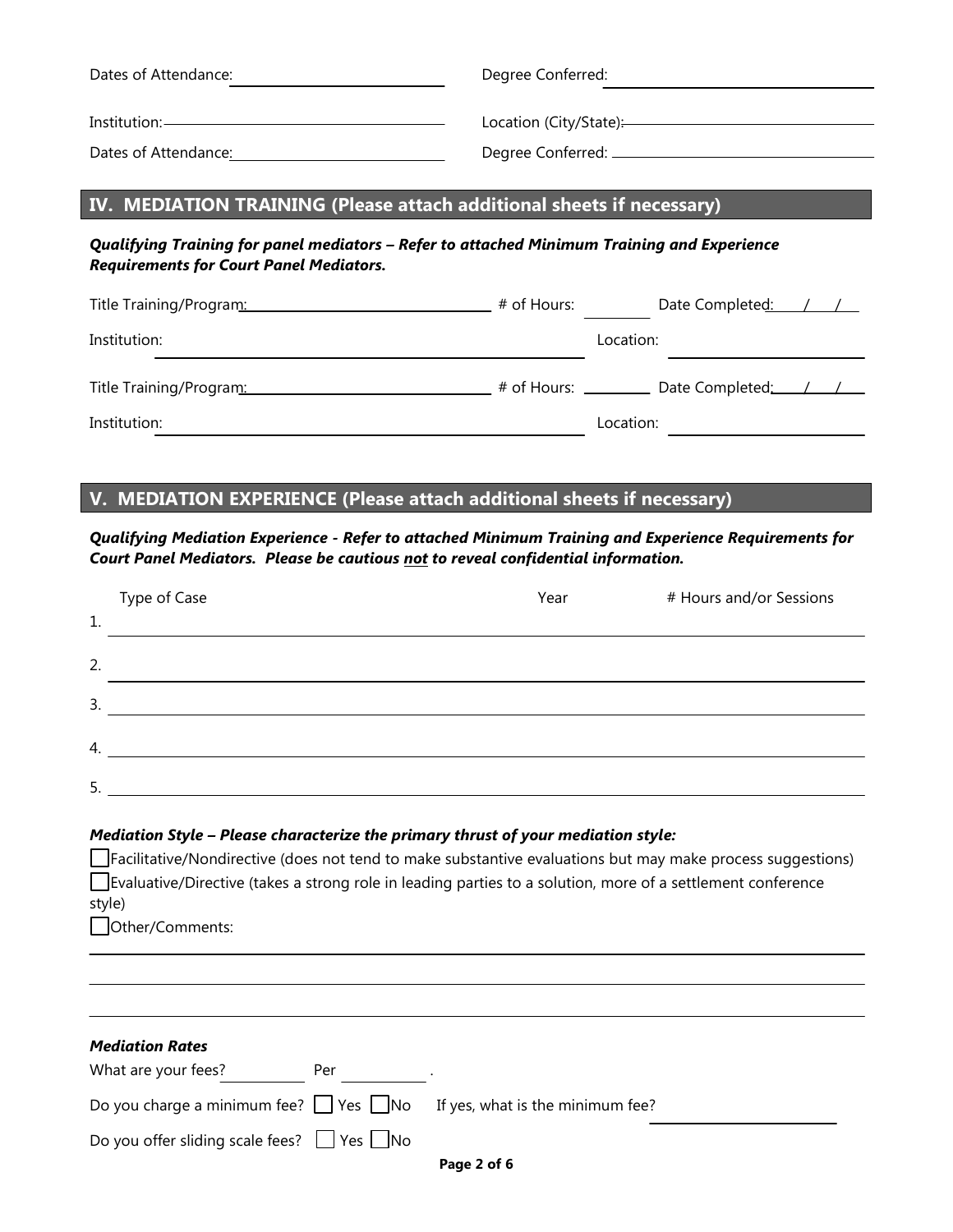*Please list other ADR Panels (e.g.: federal and/or county court panels, private providers, etc.) on which you have served during the past 5 years:*

| names. This information will be kept CONFIDENTIAL. (Add pages if necessary)                                                                                                       | References- Please list only persons with whom you have worked as a mediator. Provide at least two references.<br>We encourage you to be mindful of the confidentiality requirements and to seek prior permission to use these |
|-----------------------------------------------------------------------------------------------------------------------------------------------------------------------------------|--------------------------------------------------------------------------------------------------------------------------------------------------------------------------------------------------------------------------------|
| $\Box$ Attorney or $\Box$ Client in a mediation.<br>Name:                                                                                                                         |                                                                                                                                                                                                                                |
| Position: Position:                                                                                                                                                               |                                                                                                                                                                                                                                |
|                                                                                                                                                                                   |                                                                                                                                                                                                                                |
| Address: Note and the set of the set of the set of the set of the set of the set of the set of the set of the                                                                     |                                                                                                                                                                                                                                |
| Telephone $\#:\underline{(\qquad)}$                                                                                                                                               |                                                                                                                                                                                                                                |
| $\Box$ Attorney or $\Box$ Client in a mediation.<br>Name:<br><u> 1989 - Johann Stein, marwolaethau a bhann an t-Amhair an t-Amhair an t-Amhair an t-Amhair an t-Amhair an t-A</u> |                                                                                                                                                                                                                                |
| Position: Position:                                                                                                                                                               |                                                                                                                                                                                                                                |
|                                                                                                                                                                                   |                                                                                                                                                                                                                                |
|                                                                                                                                                                                   |                                                                                                                                                                                                                                |
| Telephone $#:$ $($                                                                                                                                                                | Fax #: $($ )                                                                                                                                                                                                                   |
| $\Box$ Attorney or $\Box$ Client in a mediation.<br>Name:                                                                                                                         |                                                                                                                                                                                                                                |
| Position: Position:                                                                                                                                                               |                                                                                                                                                                                                                                |
|                                                                                                                                                                                   |                                                                                                                                                                                                                                |
|                                                                                                                                                                                   |                                                                                                                                                                                                                                |
|                                                                                                                                                                                   | Fax #: $($ \[ \]                                                                                                                                                                                                               |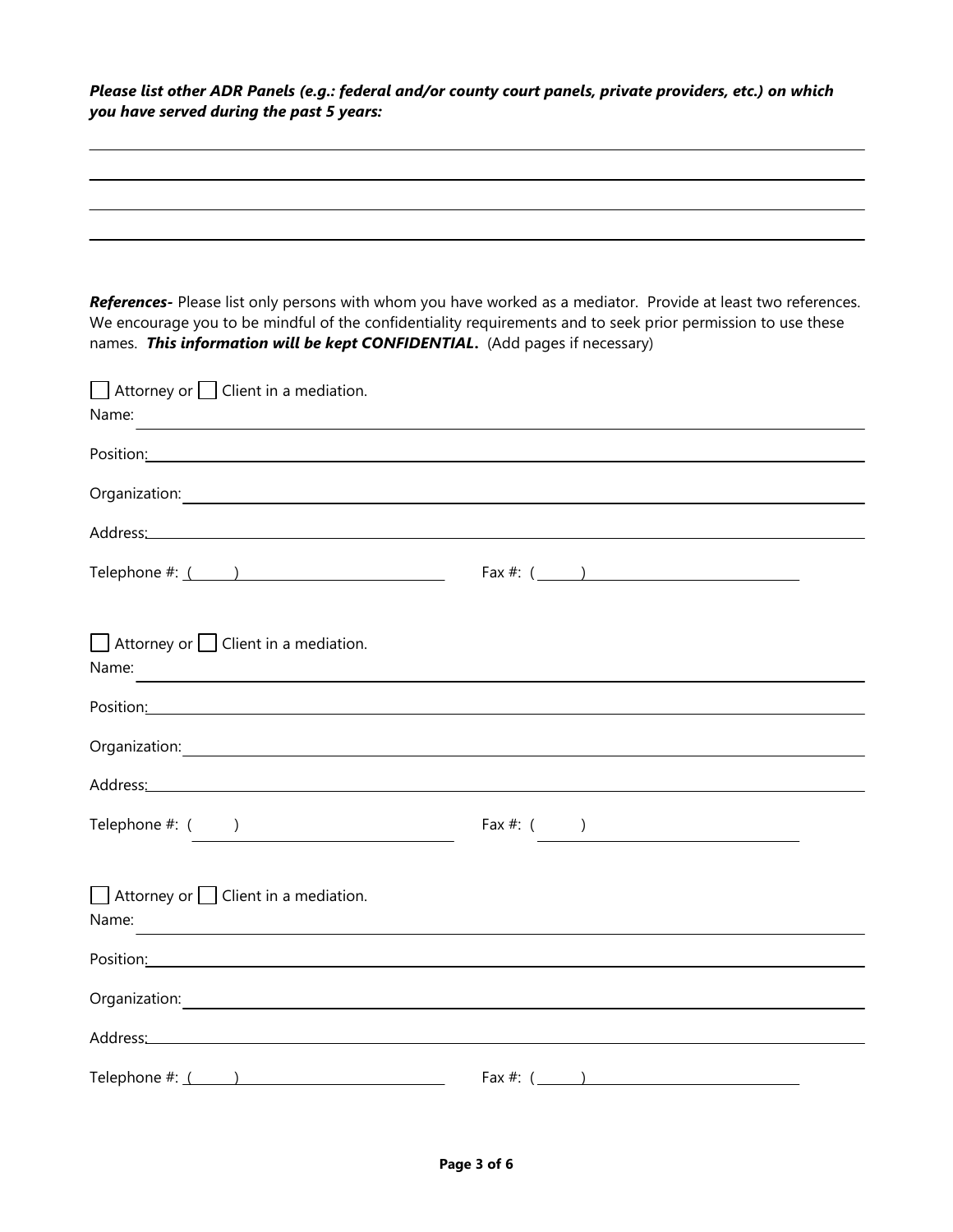| <b>VI. MULTI-LINGUAL ABILITIES</b> |                      |                              |                                   |
|------------------------------------|----------------------|------------------------------|-----------------------------------|
| Language                           | Speak?               | Read?                        | Write?                            |
|                                    | $ $   Yes     No     | Yes     No                   | $\overline{1}$ Yes $\overline{1}$ |
| No                                 | Yes   No             | $Yes$   No<br>$\blacksquare$ | $ $ Yes $ $ $ $                   |
| No                                 |                      |                              |                                   |
| No                                 | $Yes \mid No$<br>l 1 | $Yes \mid \text{No}$         | Yes $\vert \ \vert$               |

# **VII. SUBJECT MATTER BACKGROUND/EXPERIENCE**

|                                 |                        |                  | Experience as a   |
|---------------------------------|------------------------|------------------|-------------------|
|                                 | Legal Experience (# of | Other Experience | Mediator<br>$($ # |
| Area of Experience              | years)                 | (# of years)     | of mediations)    |
|                                 |                        |                  |                   |
|                                 |                        |                  |                   |
| Personal Injury                 |                        |                  |                   |
|                                 |                        |                  |                   |
|                                 |                        |                  |                   |
| Employment                      |                        |                  |                   |
|                                 |                        |                  |                   |
| <b>Business</b>                 |                        |                  |                   |
|                                 |                        |                  |                   |
| Real Estate/Eminent             |                        |                  |                   |
| Domain                          |                        |                  |                   |
| <b>Professional Malpractice</b> |                        |                  |                   |
| (indicate legal, medical        |                        |                  |                   |
| and/or dental)                  |                        |                  |                   |
|                                 |                        |                  |                   |
| Probate: Estates and/or         |                        |                  |                   |
| Conservatorships                |                        |                  |                   |
|                                 |                        |                  |                   |
|                                 |                        |                  |                   |
| <b>Construction Defect</b>      |                        |                  |                   |
|                                 |                        |                  |                   |
|                                 |                        |                  |                   |
| Public Agency                   |                        |                  |                   |
|                                 |                        |                  |                   |
|                                 |                        |                  |                   |
| Insurance                       |                        |                  |                   |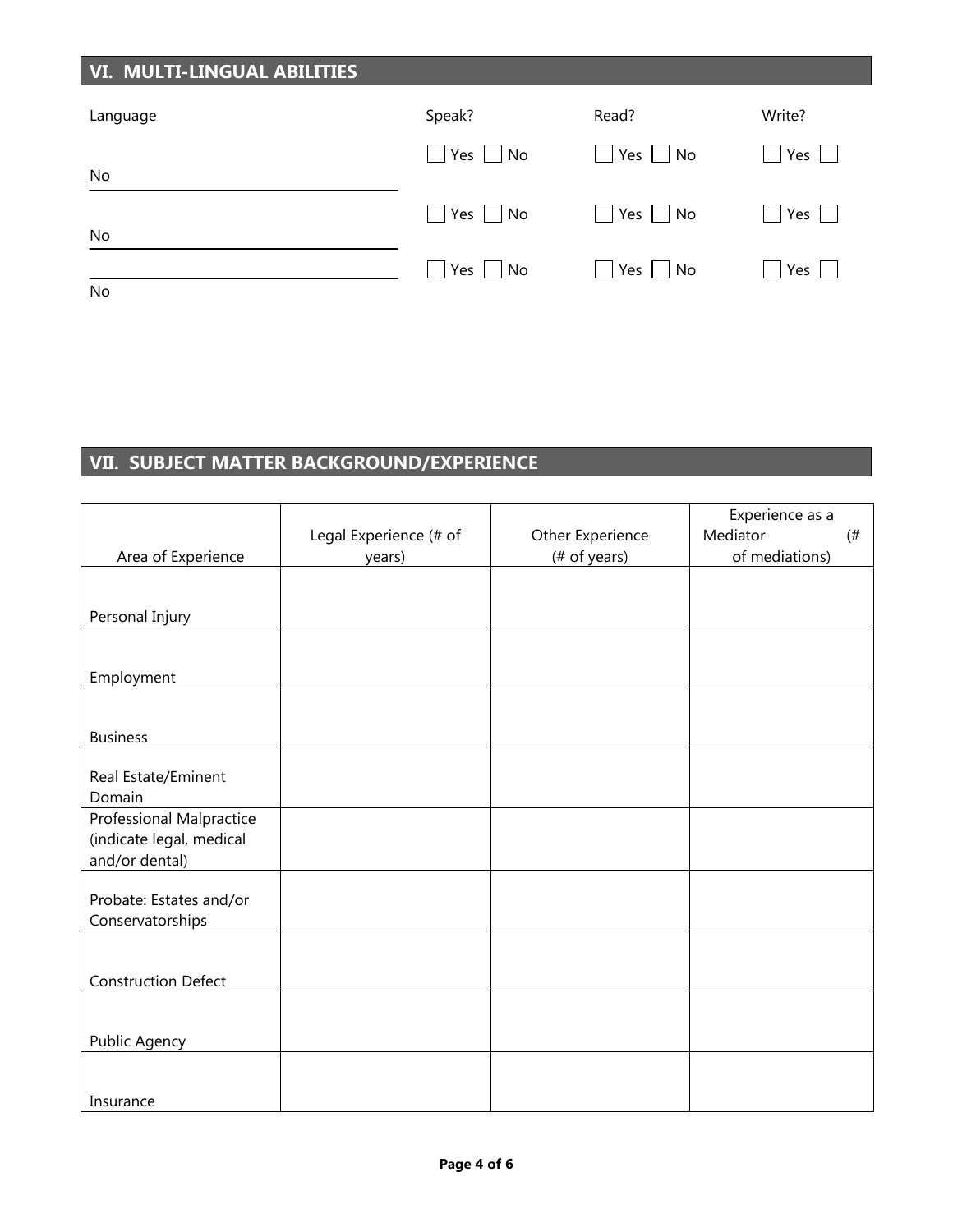| Environmental                                     |  |  |
|---------------------------------------------------|--|--|
|                                                   |  |  |
| Securities and/or<br><b>Intellectual Property</b> |  |  |
| Other Areas of Subject                            |  |  |
| Matter Expertise (please<br>specify)              |  |  |

## **VIII. INSURANCE**

**Please identify what insurance coverage you have which will be applicable to mediation services you provide (this information will be kept** *CONFIDENTIAL***):**

| Coverage Type: |                                                                                         |  |
|----------------|-----------------------------------------------------------------------------------------|--|
| Carrier Name:  |                                                                                         |  |
| Limits:        |                                                                                         |  |
|                | (Insurance coverage may become a requirement for panel membership at some future date.) |  |

| Have you ever been convicted of a felony or misdemeanor? $\vert$   Yes     No                                                                   |
|-------------------------------------------------------------------------------------------------------------------------------------------------|
| If yes, on a separate sheet of paper please list all convictions since your 18 <sup>th</sup> birthday including: offense, date and              |
| place of conviction and sentence and the date of release from custody and/or probation/parole. Driving under<br>the influence must be reported. |
|                                                                                                                                                 |

Have you ever had any disciplinary actions taken against you by any state, federal, or professional licensing board/agency?  $\Box$  Yes  $\Box$  No

If yes, on a separate sheet of paper, please describe the nature of the offense, date of disciplinary action, length of sentence/probation and amount of restitution, if any.

Criminal or disciplinary actions will not automatically bar you from inclusion in the program. Each case is considered individually. However, failure to list criminal convictions or professional disciplinary actions taken against you will result in automatic removal from the program.

# **IX. NOTICE TO ALL APPLICANTS**

#### **If accepted to the Civil Mediation Program as a panel mediator I consent to:**

- $\Box$  Comply with the Rules of Operation including, if necessary, being removed from the panel for failure to comply with the Rules.
- □ Attend the panelist orientation and local trainings/meetings.
- □ Disclose to both counsel and parties the mediation approaches you most often utilize (e.g., directive vs. facilitative, a combination of styles, etc.).
- □ Disclose all fees to counsel and parties.